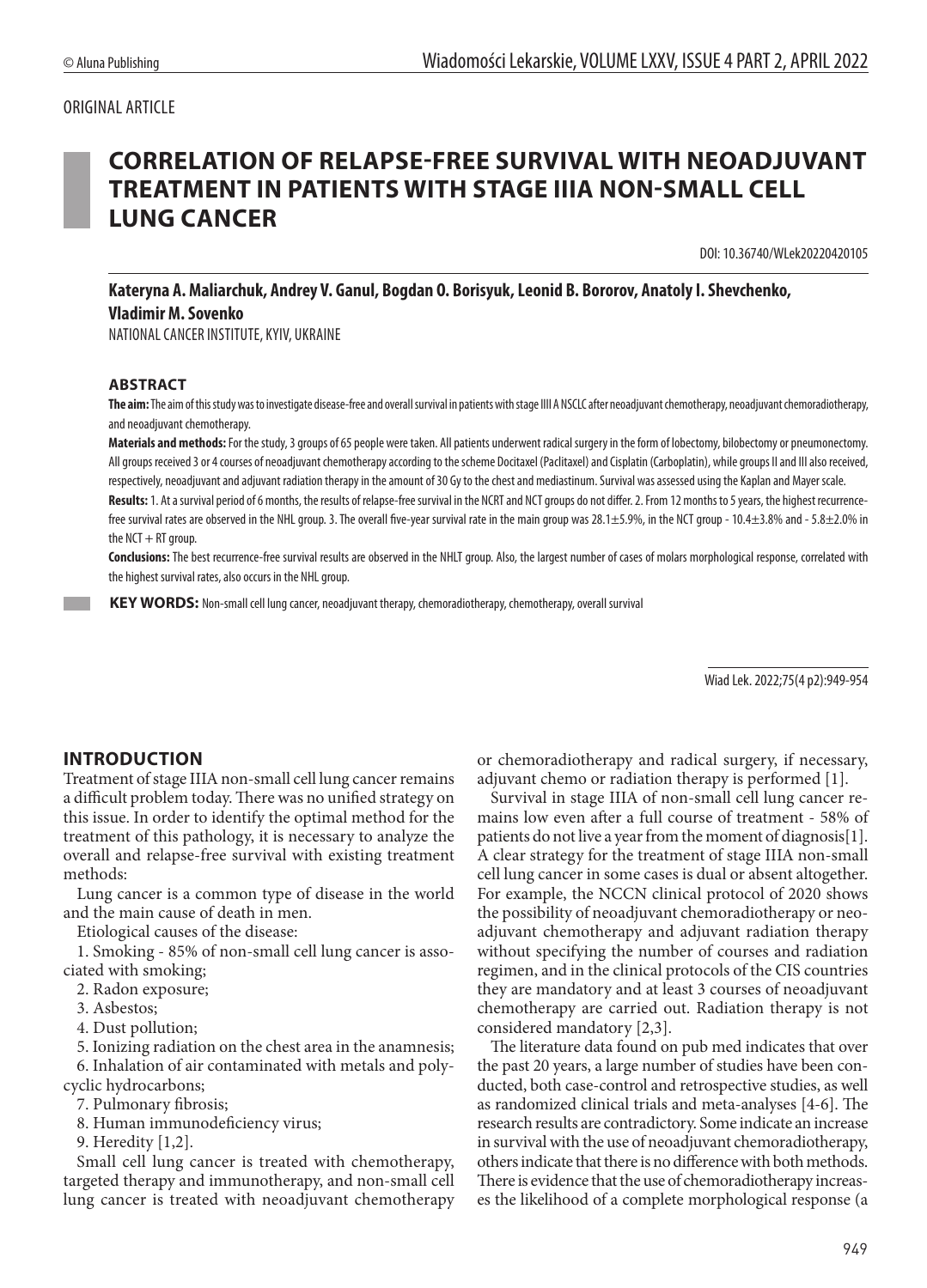| .                        |                |                |
|--------------------------|----------------|----------------|
| <b>Treatment methods</b> |                |                |
| <b>NHL</b>               | <b>NHT</b>     | $NHT + LT$     |
| $79.52 \pm 5.06$         | $59. \pm 6.4$  | $82.9 \pm 4.7$ |
| $56.6 \pm 6.3$           | $27.5 \pm 6.3$ | $42.3 \pm 6.4$ |
| $24.6 \pm 5.7$           |                | $6.5 \pm 3.5$  |
| $19.5 \pm 5.4$           |                | 0              |
|                          |                |                |

**Table I.** Cumulative relapse-free survival with different methods of treatment of patients with stage III A of NSCLC

Cumulative relapse-free survival with different methods of treatment of patients with stage III A of NSCLC



**Fig. 1.** Cumulative unprecedented patient survival with malignant neoplasm of the lung III A stage

phenomenon when, after neoadjuvant treatment, areas of fibrosis are observed on the site of cytologically or histologically confirmed malignant cells), and a complete morphological response, in turn, is associated with an increase in survival. Perhaps such contradictory results are based on the lack of standardization of the number of courses of chemo and radiation therapy, the dosage of radiation therapy, types of linear accelerators and drugs for chemotherapy [2-8].

It should be noted that there is no convincing data in the literature on relapse-free survival in stage IIIA non-small cell lung cancer using different methods of neoadjuvant therapy [8-12].

It becomes obvious that it is necessary and promising to study the effectiveness of methods of neoadjuvant chemotherapy and chemoradiotherapy for stage IIIA non-small cell lung cancer under the conditions of standardized treatment and relapse-free survival for each of the methods.

#### **THE AIM**

The aim was to determine the relapse-free survival in patients with stage IIIA NSCLC after various types of neoadjuvant and adjuvant treatment.

# **MATERIALS AND METHODS**

The work was carried out on the basis of the Department of Chest and mediastinal tumors of the National Cancer Institute, Ukraine. For the study, 3 groups of patients with stage IIIA NSCLC were taken, each of which consisted of 65 people. All patients underwent radical surgery in the volume of lobectomy, bilobectomy or pneumoneectomy. The first group of patients received neoadjuvant chemoradiotherapy, the second group received neoadjuvant chemotherapy, the third group received neoadjuvant chemotherapy and adjuvant radiation therapy. Neoadjuvant radiation therapy was carried out in the amount of 30 SOD GY with a single dose of 2 GY, chemotherapy was 3-4 courses with Carboplatin or Cisplatin and Docetaxel or Paclitaxel.

The volume of examinations of patients in all 3 groups was standard:

A general blood test; Biochemical blood analysis; Coagulogram; Blood type and Rh factor test; Gastroscopy;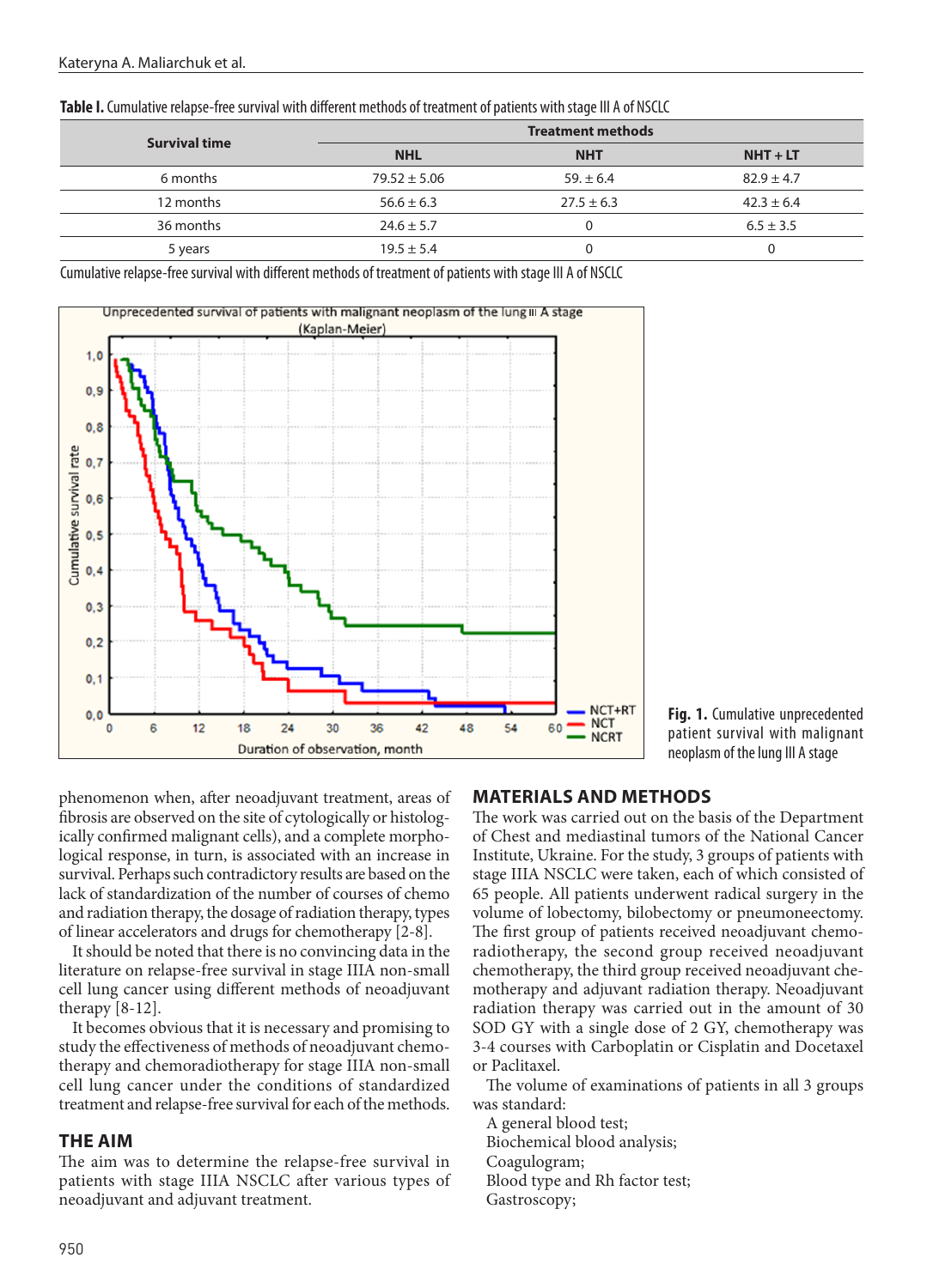







CT of the chest, abdominal cavity and pelvis with in-Let of the enest, abdominar eavity and pervis with in-<br>travenous contrast before treatment and before surgical treatment. After the treatment, the patients remained on the dispensary register. **Cumulative unprecedented survival of patients with malignant neoplasm** 

Relapse-free survival was studied in all 3 groups. It was evaluated on the Kaplan and Major scale [13-17].

#### **RESULTS**

To analyze the effect of different treatment methods, calculations of cumulative relapse-free survival according to Kaplan and Mayer were used, and look like this:

Also installed:

1. At a survival period of 6 months, the results of relapse-free survival in the NCRT and NCT groups do not differ. There are distinct differences in the survival period of 12 months - in the NCRT group, better results are noted than in other groups. The lowest cumulative survival results were observed in the NCT group. At the 36-month survival period, the best results are observed in the NCRT group, the worst results in the NCT+RT group, and there are no cases of relapse-free survival at this time in the NCT group. At a survival period of 5 years, cases of relapse-free survival are noted only in the NCRT group.

2. NCRT shows advantages over other methods of neoadjuvant and adjuvant treatment in the long term.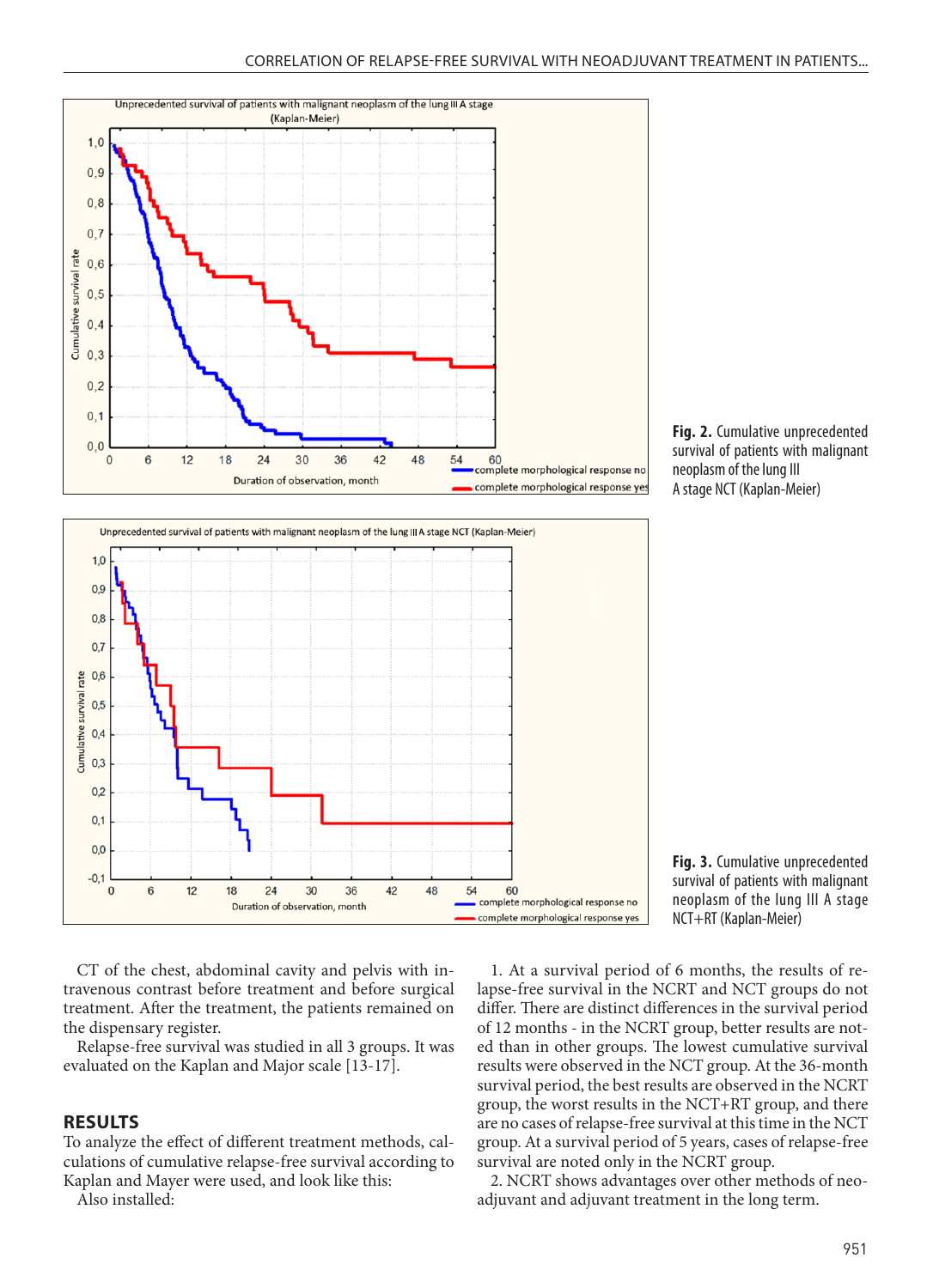





3. The overall five-year survival rate in the main group was cal trials, randomized c 28.1±5.9%, in the NCT group - 10.4±3.8% and - 5.8±2.0% in the NCT + RT group.

#### **DISCUSSION**

To date, no single strategy has been identified for the treatment of stage IIIA NSCLC. NCCN assumes 3 main strategies - NCRT, NCT and NCT +RT, while drugs for chemotherapy are defined, but the dosage of radiation therapy is not indicated [18, 19].

There are many studies in this direction, but they do not give a complete picture of an unambiguous answer. There are case–control studies, non-randomized clini-



**Fig. 5.** Cumulative relapse-free

cal trials, randomized clinical trials, meta-analyses that show contradictory results. None of the studies provided a sufficient number of materials with the same drugs for chemotherapy, the number of chemotherapy courses, and radiation therapy dosages. Therefore, some studies show the benefits of NCRT, some studies do not show the difference between NCRT and NCT, some studies show better results with NCT. There are no relevant data for NCT + RT, there are no data on the duration of relapse-free survival in the treatment of stage IIIA NSCLC [18-22].

Our study showed an advantage in relapse-free and overall survival of NCRT compared to other methods. The phenomenon of a complete morphological response was noted. Patients with a complete morphological response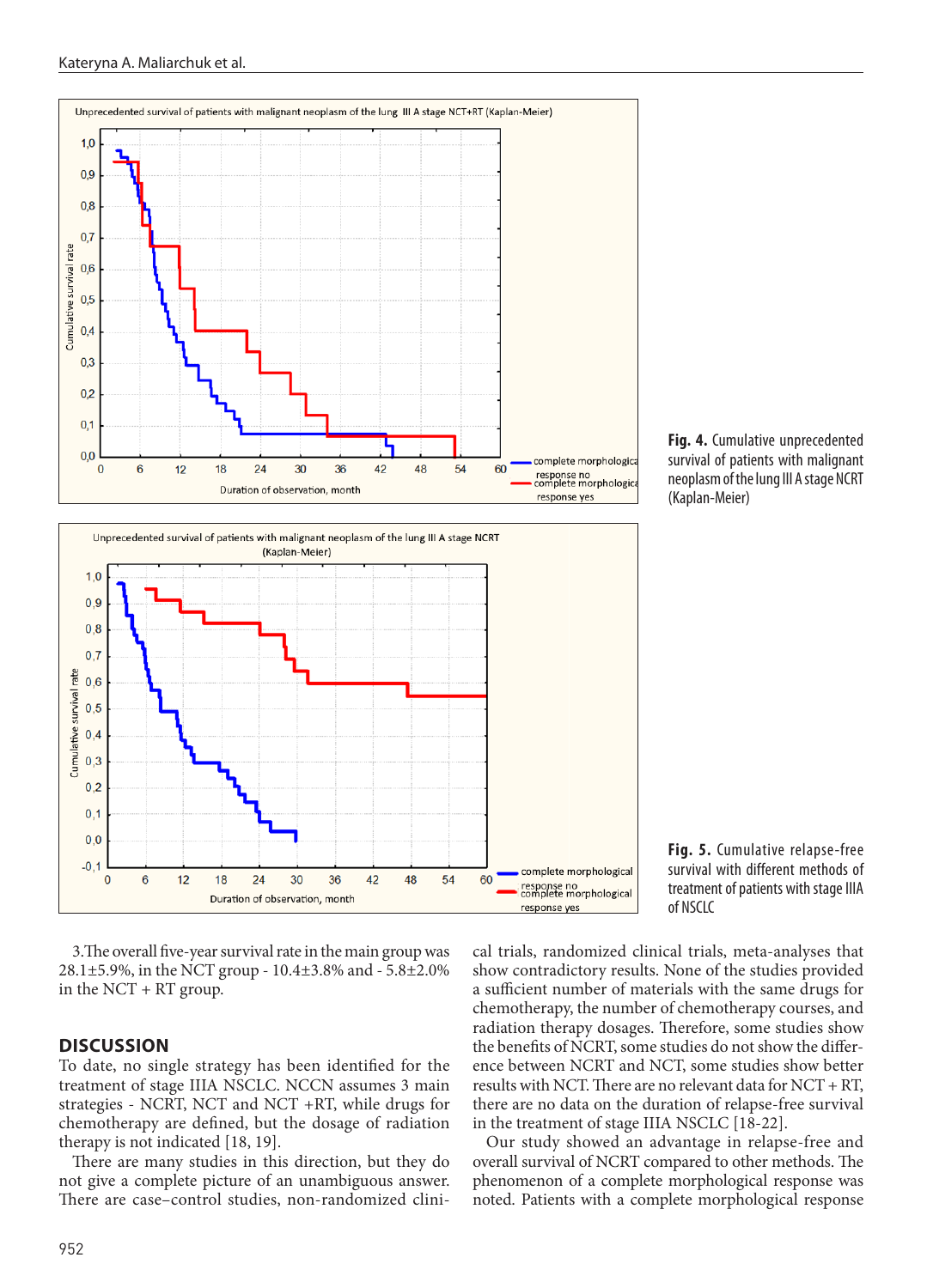had significantly greater relapse-free and overall survival than the rest of the patients in their group. The predominant number of such patients was registered in the NCRT group.

Also, these studies show a tendency to improve survival in NCRT and further studies are required to prove the benefits of this technique with the identification of the optimal dosage of radiation therapy for patient survival.

# **CONCLUSIONS**

This study allowed us to draw the following conclusions:

- 1. The duration of relapse-free survival is directly correlated with the duration of overall survival.
- 2. At a survival period of up to 6 months, the cumulative relapse-free survival rate is highest in the NCT + RT group, the cumulative relapse-free survival rates for the NCRT and NCT groups do not differ.
- 3. Since the period of survival of 12 months to the end of the study, the best indicators of relapse-free survival observed in the group NCRT.
- 4. Patients with the phenomenon of complete morphological response and the phenomenon of a high degree of morphological response had a significantly longer period of relapse-free survival and overall survival than other patients in their group. The largest number of patients with a complete morphological response was found in the NCRT group.

## **REFERENCES**

- 1. National Cancer Registry of Ukraine 2022.
- 2. NCCN Clinical Practice Guidelines in Oncology (NCCN Guidelines®) Non-Small Cell Lung Cancer Version 3.2020. 2020 NCCN.org
- 3. Logan D.M., Lochrin C.A., Darling G. et al. Adjuvant radiotherapy and chemotherapy for stage II or IIIA non-small-cell lung cancer after complete resection. Provincial Lung Cancer Disease Site Group. 1997;1(5):366-378.
- 4. Goss G., Paszat L., Newman T. E et al. Use of preoperative chemotherapy with or without postoperative radiotherapy in technically resectable stage IIIA non-small-cell lung cancer. Guideline Cancer Prev Control. Provincial Lung Cancer Disease Site Group. 1998;2(1):9-32.
- 5. Cardenal F., Palmero R. Treatment of resectablestage IIIA non-small cell lung cancer. J ThoracOncol. 2017;12(2):314-322. doi:10.1016/j. jtho.2016.09.122.
- 6. Yuankai S.I., Yan S., Jinming Y. et al. China experts consensus on the diagnosis and treatment of advanced stage primary lung cancer (2016 version). Asia-Pacific Journal of Guidelines/Consensus. 2016. doi: doi. org/10.1111/ajco.12608.
- 7. Gao S.J., Corso Ch.D., Wang E.H. et al. Timing of Surgery after Neoadjuvant Chemoradiation in Locally Advanced Non-Small Cell Lung Cancer. 2016;12(2):314-322. doi:10.1016/j.jtho.2016.09.122.
- 8. Koshy M., Fedewa S.A., Malik R. et al. Improved survival associated with neoadjuvant chemoradiation in patients with clinical stage IIIA (N2) non-small-cell lung cancer. J Thorac Oncol. 2013;8(7):915-22. doi:10.1097/JTO.0b013e31828f68b4.
- 9. Shah A.A., Berry M.F., Tzao C et al. Induction chemoradiation is not superior to induction chemotherapy alone in stage IIIA lung cancer. Ann Thorac Surg. 2012;93(6):1807-12. doi: 10.1016/j. athoracsur.2012.03.018.
- 10. Zwitter M., Kovac V., Smrdel U., Strojan P. Gemcitabine, cisplatin, and hyperfractionated accelerated radiotherapy for locally advanced nonsmall cell lung cancer. Clinical Trial J ThoracOncol. 2006;1(7):662-6.
- 11. Reboul F.L. Radiotherapy and chemotherapy in locally advanced non-small cell lung cancer: preclinical and early clinical data. HematolOncolClin North Am 2004;18(1):41-53. doi: 10.1016/s0889- 8588(03)00138-2.
- 12. Voong K.R., Feliciano J.L. Patient-reported outcome measures in definitive chemoradiation for non-small cell lung cancer. Affiliations expand. 2019. doi: 10.21037/tlcr.2019.10.06.
- 13. Zakharichev V., Bororov L., Shevchenko A., Maliarchuk K. Correlation of the degree of morphological response of the tumor with survival after complex treatment of resectable non-small cell lung cancer (NDRL) stage IIIA. Рrinted Collection of works of the P. L. Shupik National Medical Academy. 2019; 2;2(20):7.
- 14. Zakharichev V., Maliarchuk K. Effect of neoadjuvant chemotherapy or chemoradiotherapy on treatment outcomes of Stage IIIA (N2) non-small cell lung cancer. Рrinted Collection of works of the P. L. Shupik National Medical Academy. 2018; 1;1(8):5 -11.
- 15. Zakharichev V., Maliarchuk K. Significance of the complete morphological response after neoadjuvant complex treatment of Stage IIIA respiratory non-small cell lung cancer. Рrinted experimental oncology. 2019; 7(7):10-11.
- 16. Zakharichev V., Maliarchuk K. Development of indications for neoadjuvant chemoradiotherapy in the complex treatment of stage IIIA non-small cell lung cancer (NSCLC). Рrinted Clinical Oncology. 2019;2(5):75-78.
- 17. Zakharichev V., Maliarchuk K. Correlation of complete morphological response (CMR) of a tumor with survival in multimodal treatment of Stage III A non-small cell lung cancer (NSCLC). Collection of works of the P. L. Shupik National Medical Academy. 2020;1;3(5):32-34.
- 18. Or M., Liu B., Lam J., Vinod S et al. A systematic review and meta-analysis of treatment-related toxicities of curative and palliative radiation therapy in non-small cell lung cancer. Sci Rep. 2021;11(1):5939. doi: 10.1038/s41598-021-85131-7.
- 19. Marulli G., Verderi F., Zuin A et al. Outcomes and prognostic factors of non-small-cell lung cancer with lymph node involvement treated with induction treatment and surgical resection. Interact CardiovascThorac Surg. 2014;19(2):256-62. doi: 10.1093/icvts/ivu141.
- 20. Spaggiari L., Casiraghi M., Guarize J. et al. Outcome of Patients With pN2 "Potentially Resectable" Nonsmall Cell Lung Cancer Who Underwent Surgery After Induction Chemotherapy. Semin Thorac Cardiovasc Surg. 2016;28(2):593-602. doi: 10.1053/j.semtcvs.2015.12.001.
- 21. Ya-Ping Xu, Bo Li, Xiao-Ling Xu, Wei-Min Mao. (N2) Non-small Cell Lung Cancer Receiving Neoadjuvant Chemotherapy and/or Radiotherapy Prior to Surgical Resection: A Systematic Review and Meta-analysis Medicine (Baltimor). 2015;94(23):e879. doi: 10.1097/MD.0000000000000879.
- 22. Yuqiao C., Xiong P., Yuan Z. et al. Comparing the benefits of chemoradiotherapy and chemotherapy for resectable stage IIIA/N2 non-small cell lung cancer: a meta-analysis. World J Surg Oncol. 2018; 16(1):8. doi: 10.1186/s12957-018-1313-x.

*This work was performed at the National Cancer Institute, Kyiv, Ukraine.*

### **ORCID and contributionship:**

*Kateryna A. Maliarchuk: 0000-0002-6095-2631А Andrey V. Ganul: 0000-0002-7507-6419В*